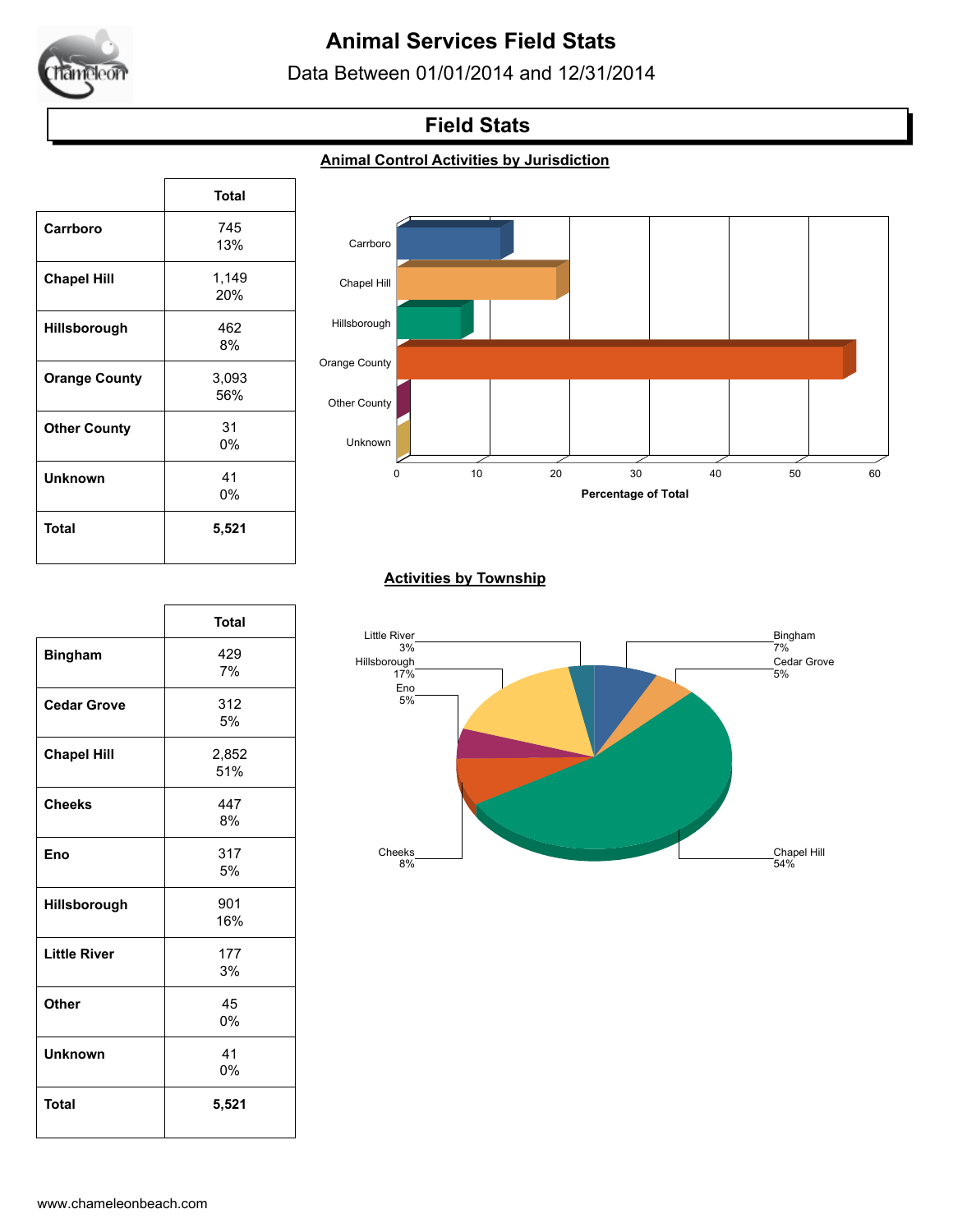

## **Animal Services Field Stats**

### Data Between 01/01/2014 and 12/31/2014

| <b>Activities by Animal Type</b> | <b>Total</b>          | <b>Activities by Call Type</b> | <b>Total</b>             |
|----------------------------------|-----------------------|--------------------------------|--------------------------|
| Cat                              | 927<br>16%            | <b>Assist</b>                  | 69<br>$1\%$              |
| <b>DK/GS</b>                     | 12<br>$0\%$           | <b>Bite</b>                    | 948<br>17%               |
| Dog                              | 3,365<br>60%          | <b>Canvass</b>                 | 40<br>0%                 |
| Fowl                             | 67<br>$1\%$           | Confiscate                     | $5\phantom{.0}$<br>$0\%$ |
| Livestock                        | 243<br>4%             | <b>Cruelty</b>                 | 413<br>7%                |
| Other                            | 46<br>$0\%$           | <b>Declare</b>                 | 57<br>$1\%$              |
| <b>Rabies Vectors</b>            | 577<br>10%            | <b>Exposure</b>                | 512<br>9%                |
| Reptile                          | $\mathbf{1}$<br>$0\%$ | Kennel                         | 25<br>0%                 |
| <b>Unknown</b>                   | 190<br>3%             | <b>Nuisance</b>                | 736<br>13%               |
| Wildlife                         | 93<br>$1\%$           | Other                          | 479<br>8%                |
| <b>Total</b>                     | 5,521                 | Owned                          | 267<br>4%                |

| <b>Activities by Call Type</b> | <b>Total</b> |
|--------------------------------|--------------|
| <b>Assist</b>                  | 69<br>1%     |
| <b>Bite</b>                    | 948<br>17%   |
| <b>Canvass</b>                 | 40<br>0%     |
| <b>Confiscate</b>              | 5<br>0%      |
| <b>Cruelty</b>                 | 413<br>7%    |
| <b>Declare</b>                 | 57<br>1%     |
| <b>Exposure</b>                | 512<br>9%    |
| <b>Kennel</b>                  | 25<br>0%     |
| <b>Nuisance</b>                | 736<br>13%   |
| Other                          | 479<br>8%    |
| Owned                          | 267<br>4%    |
| <b>Prot Cust</b>               | 8<br>0%      |
| <b>Stray</b>                   | 1,040<br>18% |
| <b>Tethering</b>               | 164<br>2%    |
| <b>Trap</b>                    | 430<br>7%    |
| Wildlife                       | 328<br>5%    |
| <b>Total</b>                   | 5,521        |

\* Vector species include bats, foxes, raccoons, skunks, and coyotes